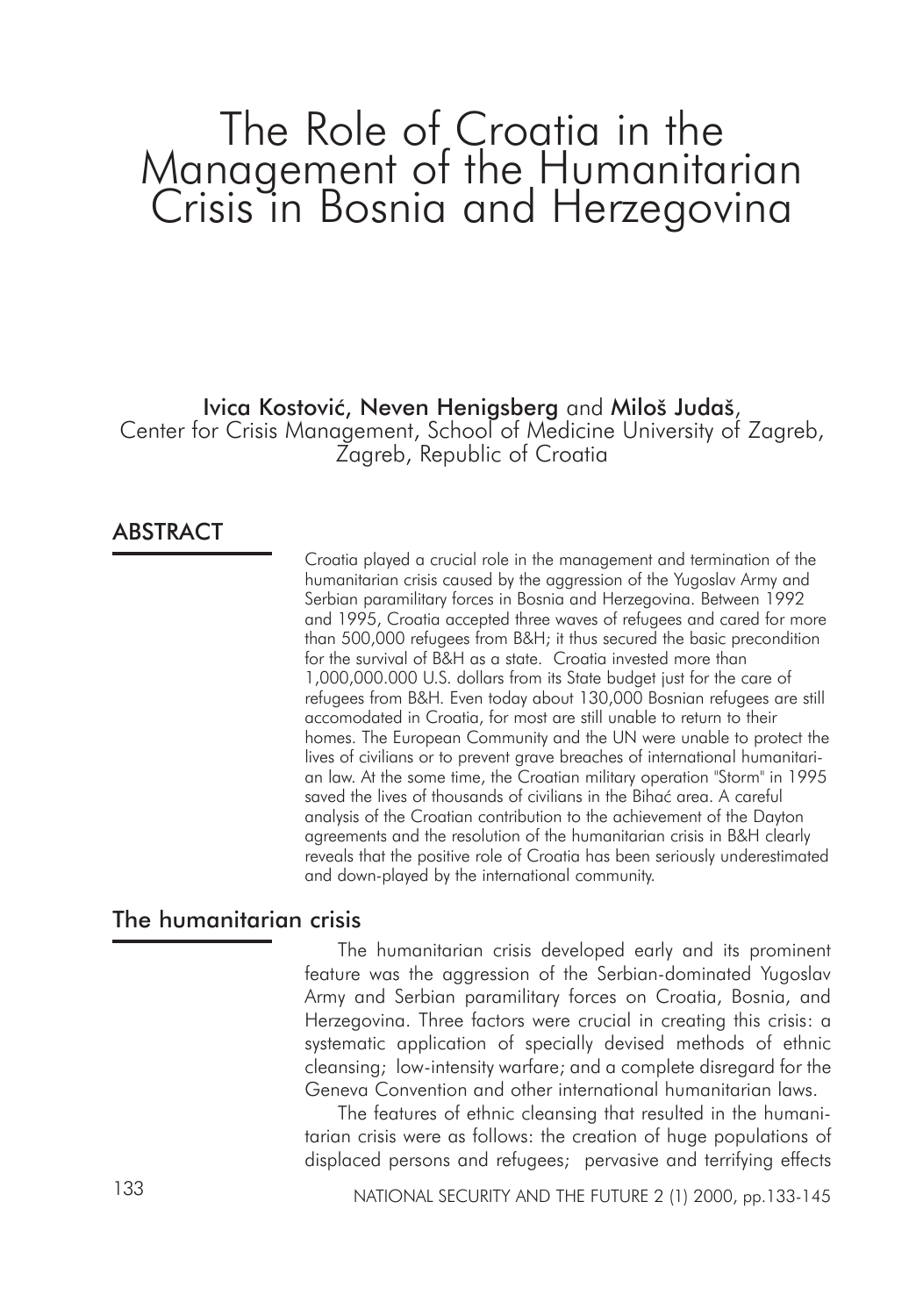on the population of noncombatants caused by indiscriminate shelling of civilian targets and similar abuses of military power (including maliciously planted land-mines and booby traps); extrajudicial and arbitrary executions of innocent persons or helpless detainees; summary executions and massacres of unarmed civilians; systematic, widespread, and ethnically motivated rapes; deliberate obstruction of humanitarian corridors for endangered civilian populations; the creation of a number of *ad hoc* prisons and concentration camps; systematic torture of detained civilians and prisoners of war; and the wanton destruction and plundering of civilian property (7, 8, 13). The aggressors blatantly violated human rights and deliberately perpetrated grave breaches of the Geneva Convention and other humanitarian laws. All that resulted in immediate attrocities, and in pervasive and serious longterm psychotraumatic experiences for many of the victims. The impact of thus created humanitarian crisis was especially devastating for civilian women and children. 134 on the population of noncombinations counted by indiscrimination and consister of National Secure (Fig. 1). At the fig. 1). At the fig. 1). At the secure of NaTION Cross conservers in the security provides a set in t

At the beginning, the humanitarian crisis was concentrated in the areas marked for ethnic cleansing within the framework of creating a "Greater Serbia" (such regions as "Krajina" in Croatia and "Republika Srpska" in Bosnia and Herzegovina), but its effects soon flooded the whole region. It is true that grave breaches of the Geneva Conventions (combined with the low intensity warfare) were frequently encountered in almost all conflicts during the last three decades around the world; however, ethnic cleansing has generally been perceived as a particularly prominent feature of the war in Croatia, Bosnia, and Herzegovina; also, the humanitarian and refugee crisis thus created was the largest in Europe since the World War II. As a result, that crisis was the major subject of most UN resolutions passed between 1991 and 1995, and its management was the prime concern of the joint UN and NATO forces in Bosnia and Herzegovina.

The role of Croatia in the management and resolution of the humanitarian crisis was crucial; Croatian authorities and institutions were already fully and effectively involved in coping with crises in 1992, i.e., significantly before the international community managed to develop and introduce workable solutions and mechanisms (such as the creation of "safe heavens," humanitarian corridors, extensive monitoring, and the continuous presence of UN forces and NGOs).

## The first phase of the humanitarian crisis: the first wave of refugees and other consequences of ethnic cleansing

In April 1992, the first waves of refugees from Bosnian cities of Ravno, Kupres, Foča, Višegrad, Zvornik, Ključ, Bijeljina, Brčko, Bosanski Brod, Derventa, Prijedor, Jajce, and Kotor Varoš, arrived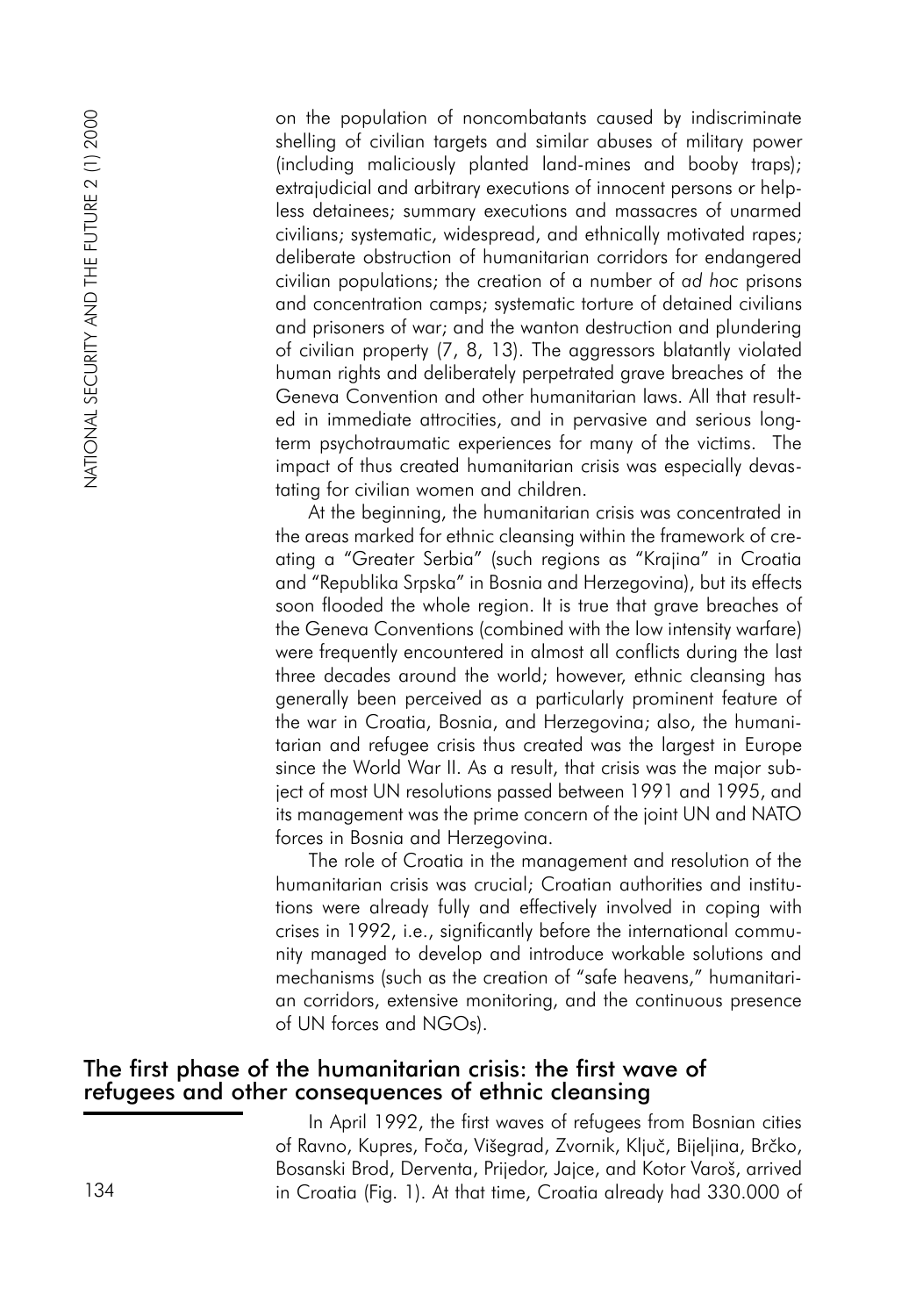its own displaced persons settled in state-organized and private housing (9). The Croatian authorities and nation were already stretched to the limit in their efforts to secure the food and accomodations, health care, and social care for those displaced persons, as well as to preventing the collapse of the national economy and complete disorder in the social system.

In March 1992, the number of Bosnian refugees settled in Croatia was 16,579; in April 1992 it reached 193,415, in August 1992,it escalated to 363,270, and in December 1992, it peaked at 402,768. The total number of displaced persons and refugees in Croatia at the end of 1992 was more than 10% of the total Croatian population; 663,493 refugees and displaced persons on December 1, 1992, compared to the four and half million total Croatian population! That was a tremendous economic and social burden, generally regarded as critical for the stability of any state even in the time of peace – and Croatia was at that time

# **TEMPORAL IMMIGRATION PATTERN OF** REFUGEES FROM BOSNIA AND HERZEGOVINA **TO CROATIA**

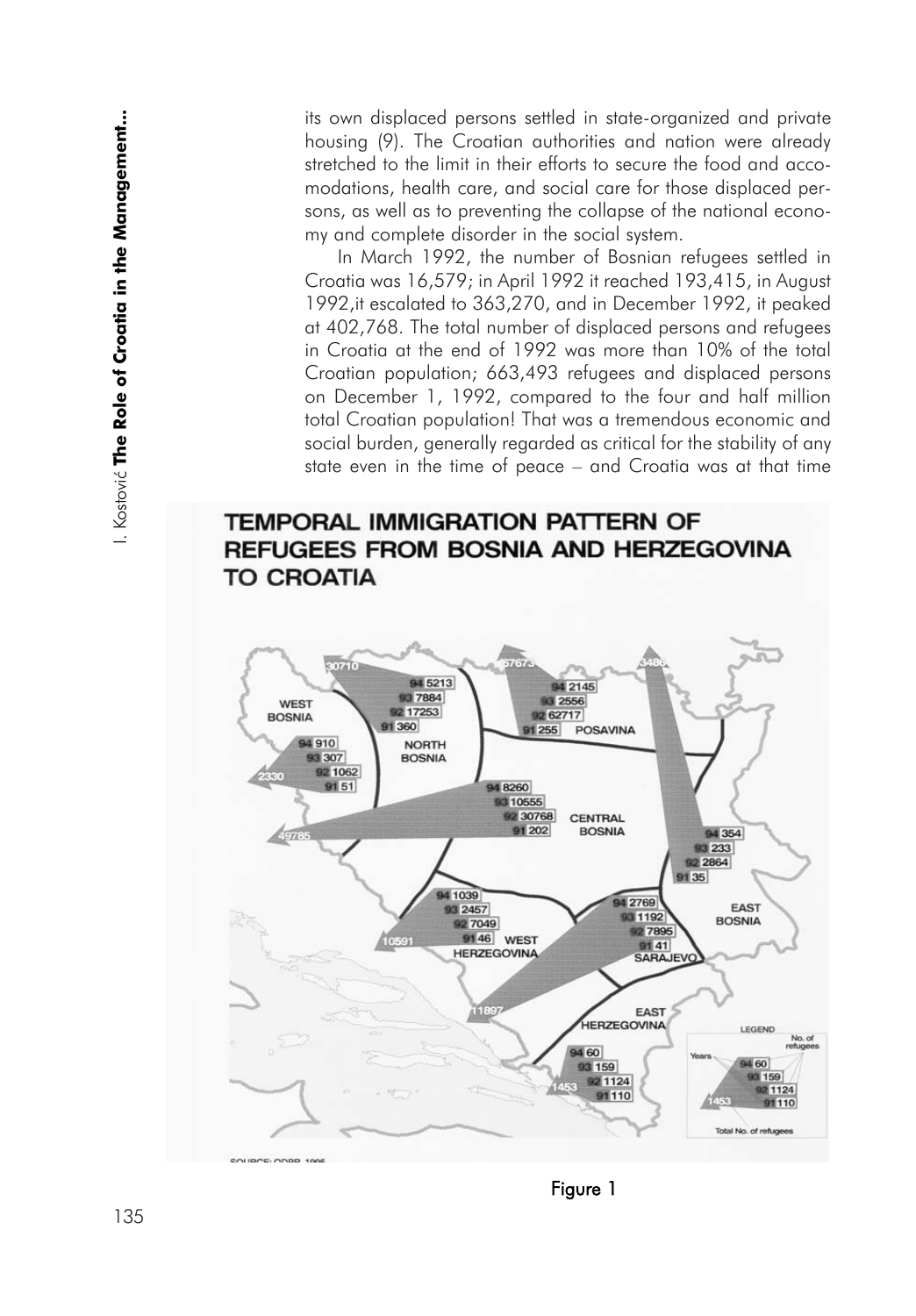exposed to Serbian aggression and had almost 1/3 of its territory occupied by the Yugoslav Army and Serbian paramilitary forces.

The Croatian Government responded by establishing the Office for Refugees and its services throughout the country; ad d to this the maximum involvement of the Ministry of Health, Ministry of Social Care, Croatian military forces and police, Croatian Red Cross, and Caritas. These institutions, supported by a myriad o f generous and self-sacrificing civilians in all Croatian cities and villages, successfully coped with the crisis and had a crucial role in the care of thousands of refugees from Bosnia and Herzegovina. For example, the small town of Gunja in Eastern Slavonia, accepted so many refugees from Bijeljina, Semberija and Bosanska Posavina that the final number of settled refugees exceeded its total initial population. Gunja's heroic efforts were explicitely recognized and honored by the European Community.

The refugees from Bosnia and Herzegovina were settled in institutionally provided housing and in the private homes of Croatian families. Primary health care was also provided to them, a service that placed an extreme burden on the Croatian health care system. Additional medical and psychosocial care and treat ment was provided the victims of ethnic rape; Caritas provided the help for babies and infants for whom their raped and victimized mothers were unable to care. Furthermore, Croatian hospitals and medical professionals gave without stint of their time, resources and money in treating wounded civilians and soldiers from Bosnia and Herzegovina and providing medical care for sick children and the elderly. For example, just for the medical treatment of Bosnian refugees in 1992/93, the Croatian Government spent 54,320,121 U.S. dollars from the State Budget.

Simple quantitative data will serve to illustrate the dramatic scope and extent of that humanitarian crisis: within weeks, 67,763 refugees arrived from Bosanska Posavina, and another 30,710 from other parts of Northern Bosnia and Herzegovina (Fig. 1). There were occasions when about 10,000 refugees were entering war-torn Croatia in a single day (e.g., in Slavonski Brod). Some, in transit to other countries, spent about three days in Croatia. However, it is important to stress that other European countries (with the important exception of Germany) were unwill ing to accept those refugees, although they did practically nothing to prevent their expulsion from their homes. While Croatia at that time was receiving up to 10,000 refugees in a single day, many European countries did not accept even 1,000 refugees during the entire period of the crisis.

What follows are the key features of the first phase of the humanitarian crisis:

In 1992, the Yugoslav Army and Serbian paramilitary forces applied in Bosnia and Herzegovina the same methods of eth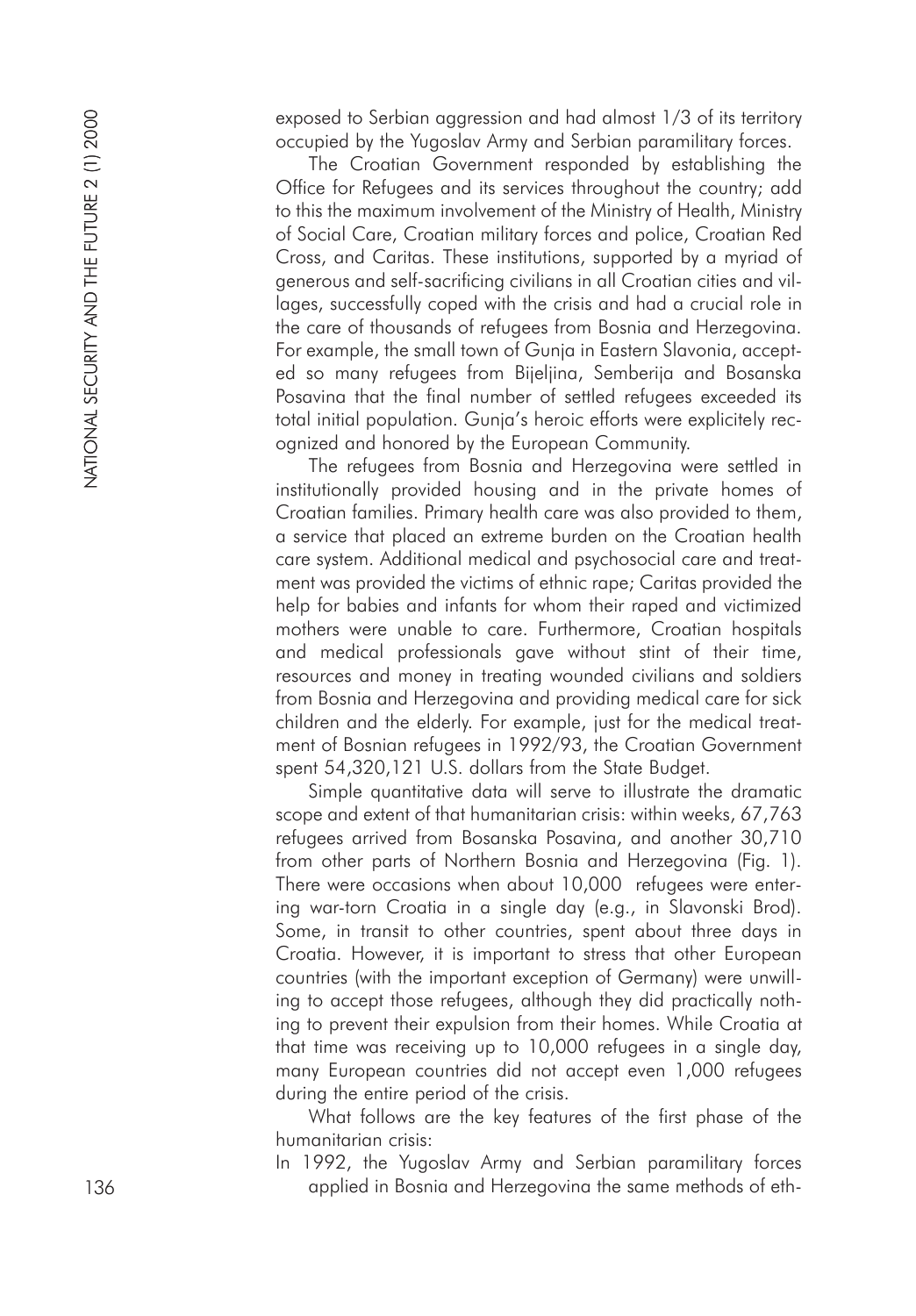nic cleansing they used in 1991 in Croatia. However, after their negative experience with Vukovar in Croatia, Serbian forces did not destroy the besieged enclaves in Eastern Bosnia; they just encircled them and proceeded on to conquer the remaining territory.

- The international community and institutions were unable to prevent the outbreak of the humanitarian crisis and were woefully inadequate in coping with it.
- The Republic of Croatia clearly demonstrated that, in spite of Serbian aggression and war-related destruction, it remained a well-organized state with an efficient administration and infrastructure; it thus managed to cope singly and successfully with the first wave of Bosnian refugees without international help. Whereas these efforts vitally contributed to the survival of Bosnia and Herzegovina, the extreme burden exacted longterm consequences for the Croatian economy and social stability.

#### The second wave of refugees from Bosnia and Herzegovina

The second wave of refugees began arriving in Croatia during 1993; this influx was caused by the further aggression of Serbian forces, but also by the outbreak of conflict between Croats and Bosniac-Muslims in the Bosnia and Herzegovina. That conflict was a direct consequence of the successful Serbian ethnic cleansing of large parts of B&H (1, 2). Namely, thousands of Bosniac-Muslims expelled by the Serbs arrived in areas that were inhabited predominantly by Croats throughout the centuries and tried to settle there. Moreover, civilian refugees arriving in the "Croatian" enclaves of B&H were accompanied by growing numbers of Bosniac-Muslim soldiers who were unable to resist the Serbian forces and retreated along with the civilians. In effect, hundreds of thousands of Bosniac-Muslims and Croats were squeezed into a small territory that until then had been successfully defended by Croats against the Serbian forces.

Everybody was in desperate need of food and shelter, and civilians and soldiers of both ethnic groups were together in a chaotic mix. That conflicts and skirmishes broke out was perhaps inevitable. Whereas the attrocities perpetrated by Bosniac-Muslim forces forced a number of Croats to flee from Central Bosnia and the region north of Sarajevo, a number of Bosniac-Muslims were also forced by Croat forces to flee from Mostar and other places (1, 2). As a result, new waves of civilian refugees of mixed ethnic origin started again to spill over the Croatian borders.

For example, as a result of those confllicts, more than 12,000 refugees from Central Bosnia (Visoko and Kakanj) arrived in Croatia in a single day. At that time, Croatia was incapable of accommodating more refugees. The only remaining, and cer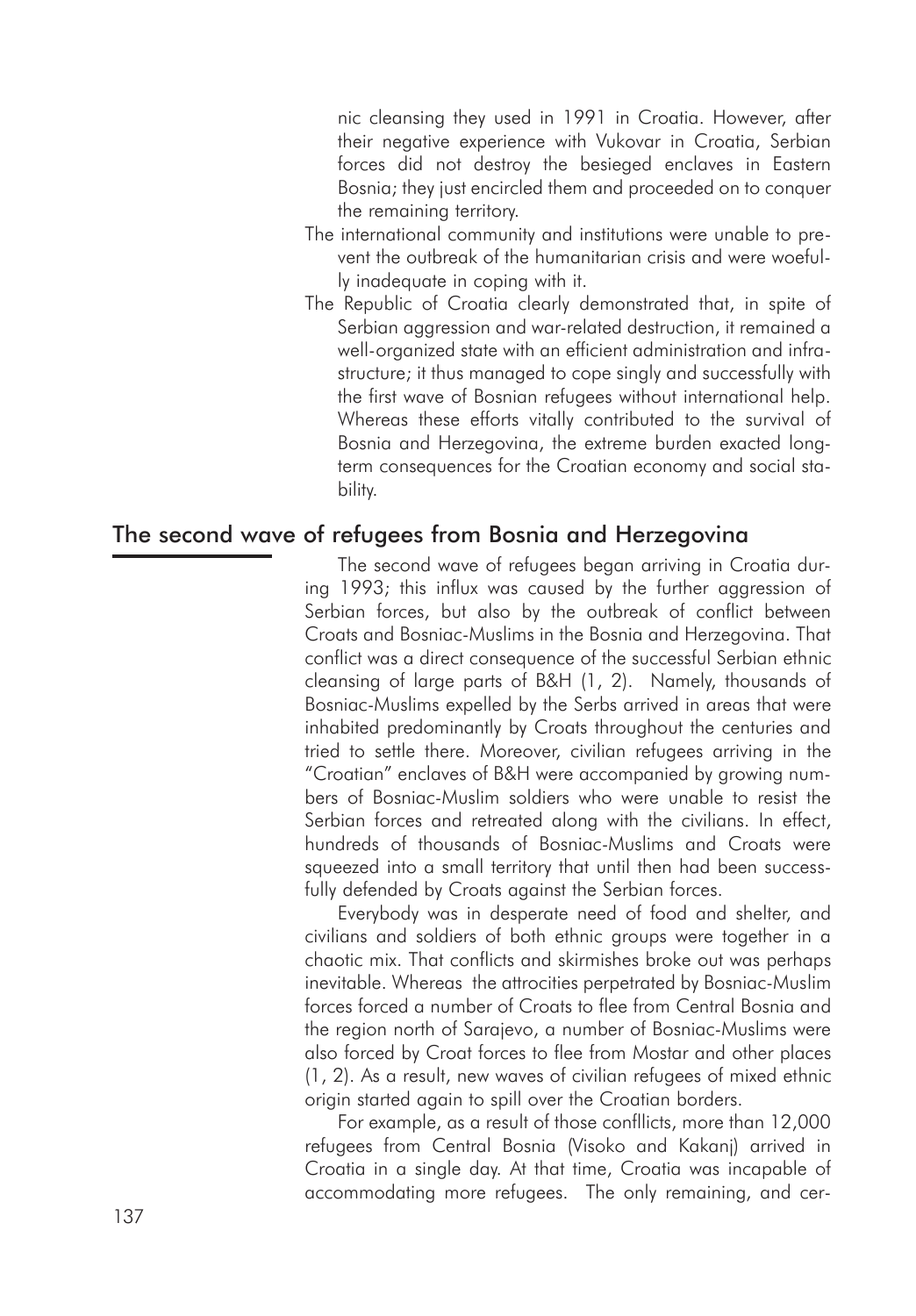tainly an unprecendented solution, was to put refugees in hotels. In fact, hotels had been used to accommodate displaced persons and refugees in Croatia during 1991 and 1992, but only to a limited extent. However, in 1993, even the hotels in popular tourist sites on the seacost were "invaded" by refugees. The economic consequences were drastic. Many hotels were so damaged - even devastated -after the prolonged use by refugees, that even today (when tourism should be the major source of income for Croatia) they cannot be properly used because of lack of money for repair and/or modernization.

The Croatian Office for refugees and other governmental agencies were fully coordinated with the activities of various NGOs, UNHCR, ICRC, and other international humanitarian organizations serving the same cause (3, 4, 5, 6). Therefore, the basic conditions of living and personal dignity were maintained for refugees from Bosnia and Herzegovina who were waiting for transfer to other countries. Those efforts also enabled the gradual integration into Croatian society of the Croatian refugees expelled by Serbs from Bosanska Posavina and by the Bosniac-Muslims from Central Bosnia. The chances that those refugees will return to their homes are remote; nevertheless, they insisted on staying in Croatia; i.e., to remain close as possible to their homes (hoping one day to return), and many of them asked for and obtained Croatian citizenship.

It has to be recognized that during the second phase of the humanitarian crisis, the victims of Serbian aggression (Croats and Bosniac-Muslims) unfortunately tried to use the same methods of ethnic cleansing against each other. It was most manifest in Central Bosnia and included civilian massacres, summary executions, arbitrary killings, and the obstruction of humanitarian corridors. Depending on the local situation, the perpetrators of those grave breaches of humanitarian law were either Bosniac-Muslim or Croatian paramilitary forces. Whereas the Croats were the main victims in the region of Central Bosnia, Bosniac-Muslims faced a similar fate in the area of Mostar. For example, almost all surviving Croats from Kakanj, Visoko, and Kreševo are even today refugees settled in Croatia, and the same holds for many Croats in Central Bosnia. It is important to recognize that the UN and other international organizations failed to protect the civilian population in those areas and also were unable to secure the safety of the humanitarian corridors. 138 civilian on proceed need to be a more from the northwests in Northwest and the northwest in Coconic during 1991 on the northwest in Coconic during the northwest in the northwest in the northwest in the northwest in th

# The third wave of refugees from Bosnia and Herzegovina

During the last months of 1993 and into the following year, another wave of refugees from Bosnia and Herzegovina crossed the Croatian border. They were the remnants of the non-Serbian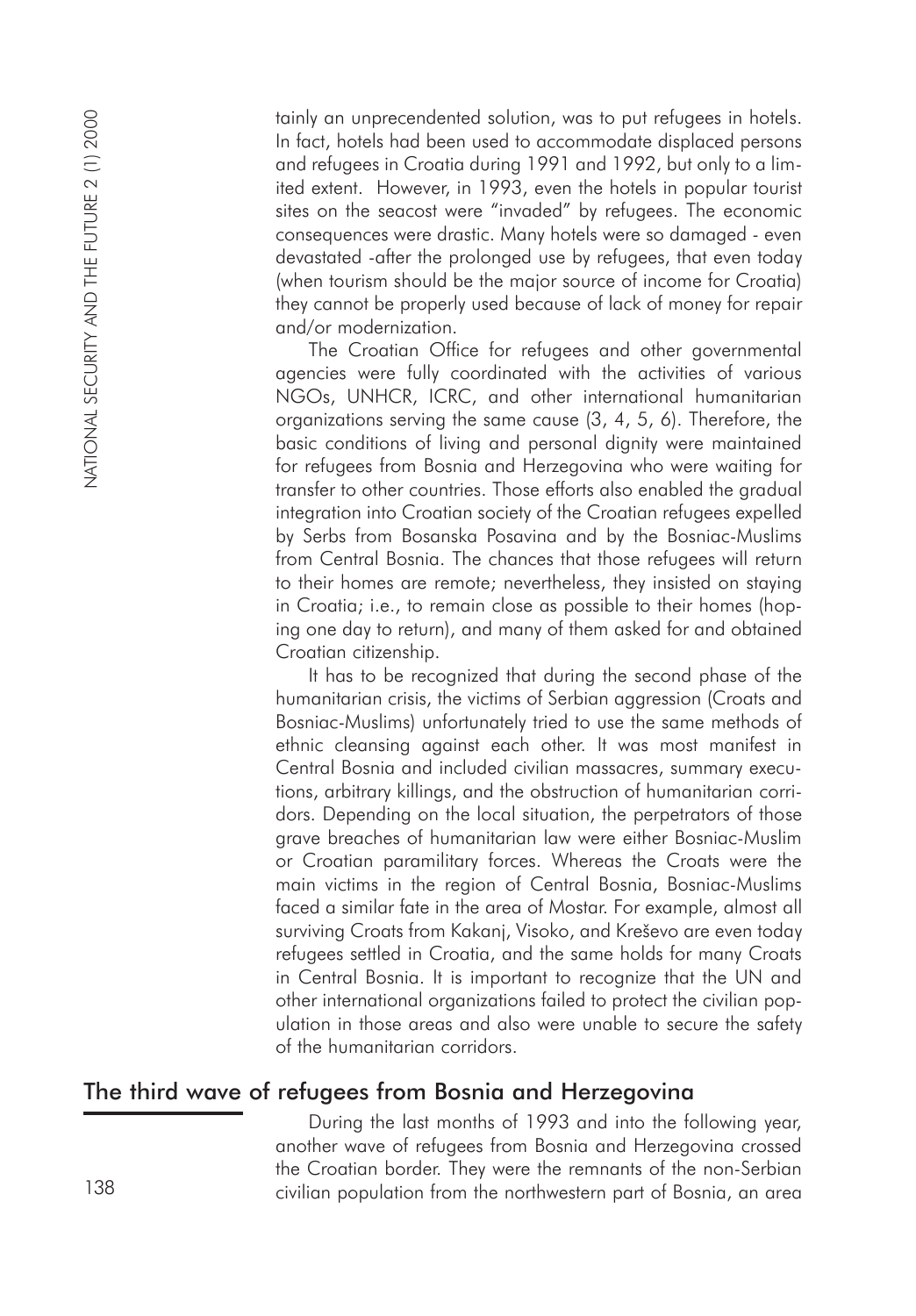#### **TEMPORAL IMMIGRATION PATTERN OF REFUGEES** FROM NORTHERN BOSNIA VIA UNPA SECTOR WEST



#### Figure 2

occupied by Serbian forces. During 1994, more than 30.000 Croats and Bosniac-Muslims from Banja Luka, Prijedor, and Kotor Varoš entered Croatia (11) (Fig. 2). The last large group crossed the Bosnian-Croatian border in the village of Davor on the river Sava in August 1995. That act of ethnic cleansing was the revenge taken by the Serbian forces after their defeat in the largescale military operation "Storm"; as a result, another 22,000 refugees entered Croatian in less than a month.

At the same time, another group of Bosniac-Muslims, (about 20,000) left Velika Kladuša and simply entered Croatia and settled in the area of Kupliensko near Voinić. The area of Velika Kladuša and Cazin (north of Bihać) was where bitter and prolonged fighting occurred between two fractions of Bosniac-Muslim forces; those who were defeated fled to Croatia, fearing revenge by the winning fraction of Bosniac-Muslims. For Croatian authorities, the event was not just another serious financial burden, but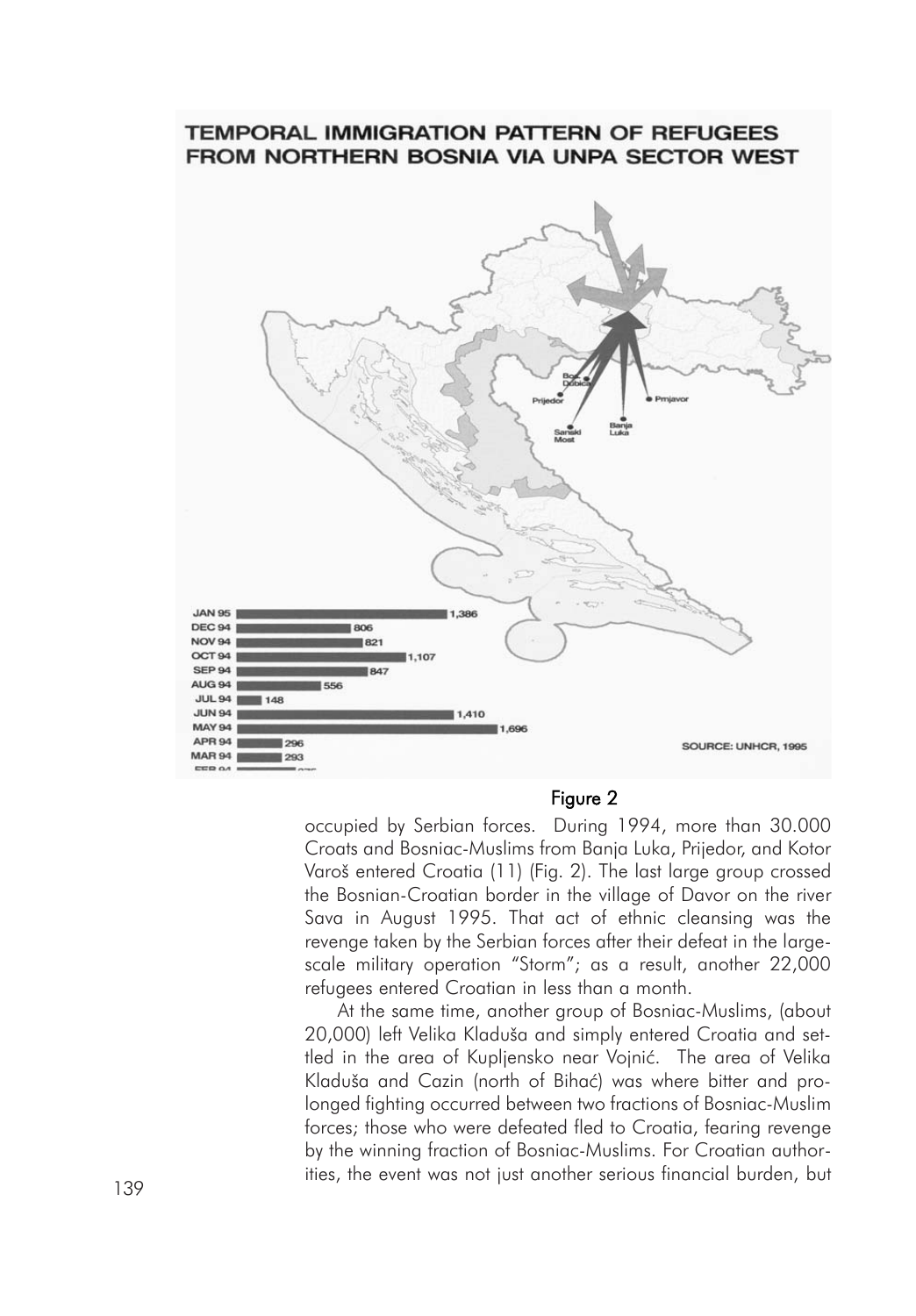

Figure 3

also a potential source of social and political tensions in that part of Croatia. For this was a special case; one was not dealing with the usual refugees, but with armed persons who insisted on receiving political asylum in Croatia.

The situation was equally bizzare from the military and political point of view as it was hyper-dramatic from the humanitarian point of view, and caused Croatia multiple problems. Fortunately, after weeks of hard negotiations, (conducted jointly by UNHCR and governments of Croatia and Turkey), about 16.000 refugees returned to the area of Cazin and Velika Kladuša, where trilateral police forces assumed their safety. However, the remaining sev eral thousand of Bosniac-Muslim refugees refused to return to Velika Kladuša, thus exerting an additional burden on the already fragile Croatian economy and health care system. That case most clearly defines how consistently and positively the Croatian government and people coped with the humanitarian crisis during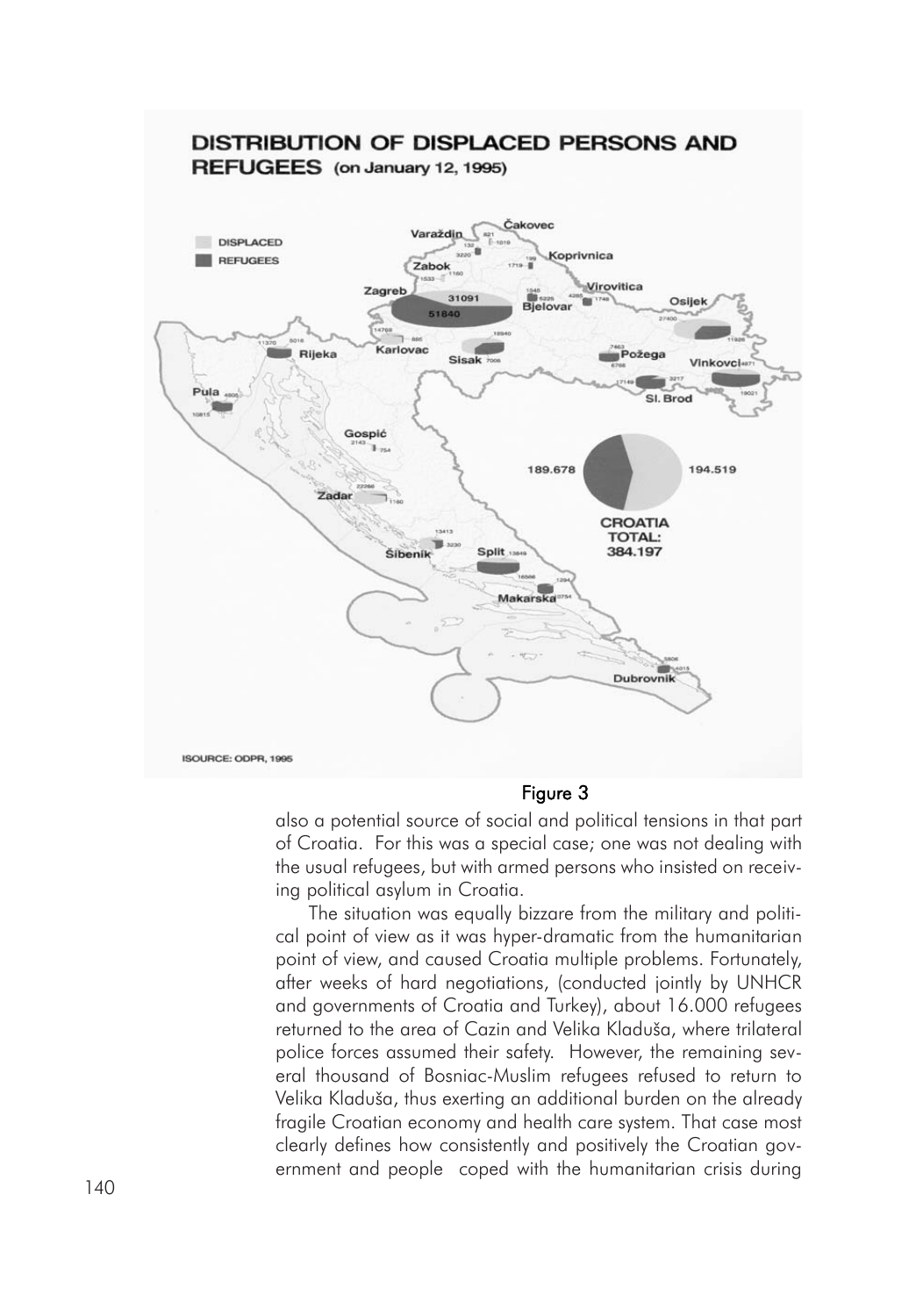the war period, despite military and political pressure exerted from all sides.

The period from 1992 to 1995 saw great fluctuations in the number of refugees in Croatia, mostly because refugees were leaving for other countries; few of them returned to Bosnia and Herzegovina (Fig. 3). From the autumn of 1995, new refugees entered Croatia only sporadically and in small groups. 1996 onwards saw the extremely slow and protracted return of refugees to the newly established Federation of Bosnia and Herzegovina. The newly established balance of military power and the much increased presence of UN forces after the Dayton agreement made that return possible, (but not efficient).

### The last phase of the humanitarian crisis

The last phase of the humanitarian crisis occured during the time when the population of the Bihać area was facing extinction under the brutal assaults of the Yugoslav Army and Serbian paramilitary forces. These Serbian forces had shortly before perpetrated the huge massacre of Bosniac-Muslims in Srebrenica, despite the presence of numerous UN forces which had been reinforced by NATO troops. The UN concept of "safe heavens" was at best completely inefficient in protecting civilians, and it was apparent that the same fate was imminent for Bihać.

The large-scale Croatian military operation "Storm" saved Bihac from destruction. Although the primary goal of the "Storm" operation was to liberate those parts of Croatia still occupied by Serbian paramilitary forces (so-called Krajina), the opening of the safe corridor to Bihać was also a major goal of the operation. "Storm" is the best illustration of the positive role of the Croatian military forces in terminating the humanitarian crisis in Bosnia and Herzegovina, a crisis which was about to turn from the widespread tragedy into a total catastrophe.

The total victory of the Croatian forces over the Serbian paramilitary forces in Croatia, and in the neighbouring Bosnian towns of Drvar, Grahovo, Glamoč and Mrkonjić Grad, was crucial to the successful completion of the Dayton agreements. As most representatives of the international community have systematically neglected the vital role of Croatia in the termination of the war and humanitarian crisis in Bosnia and Herzegovina, it is important to stress the immediate and positive effects of the Croatian military operation "Storm": (a) It enabled the establishment of peace as a necessary prerequisite for the return of refugees and displaced persons to their homes; (b) It promptly eliminated the suffering of the civilian population, for humanitarian corridors were finally opened and intensely used; (c) It hastened the release of a large number of detainees from prisons and concentration camps;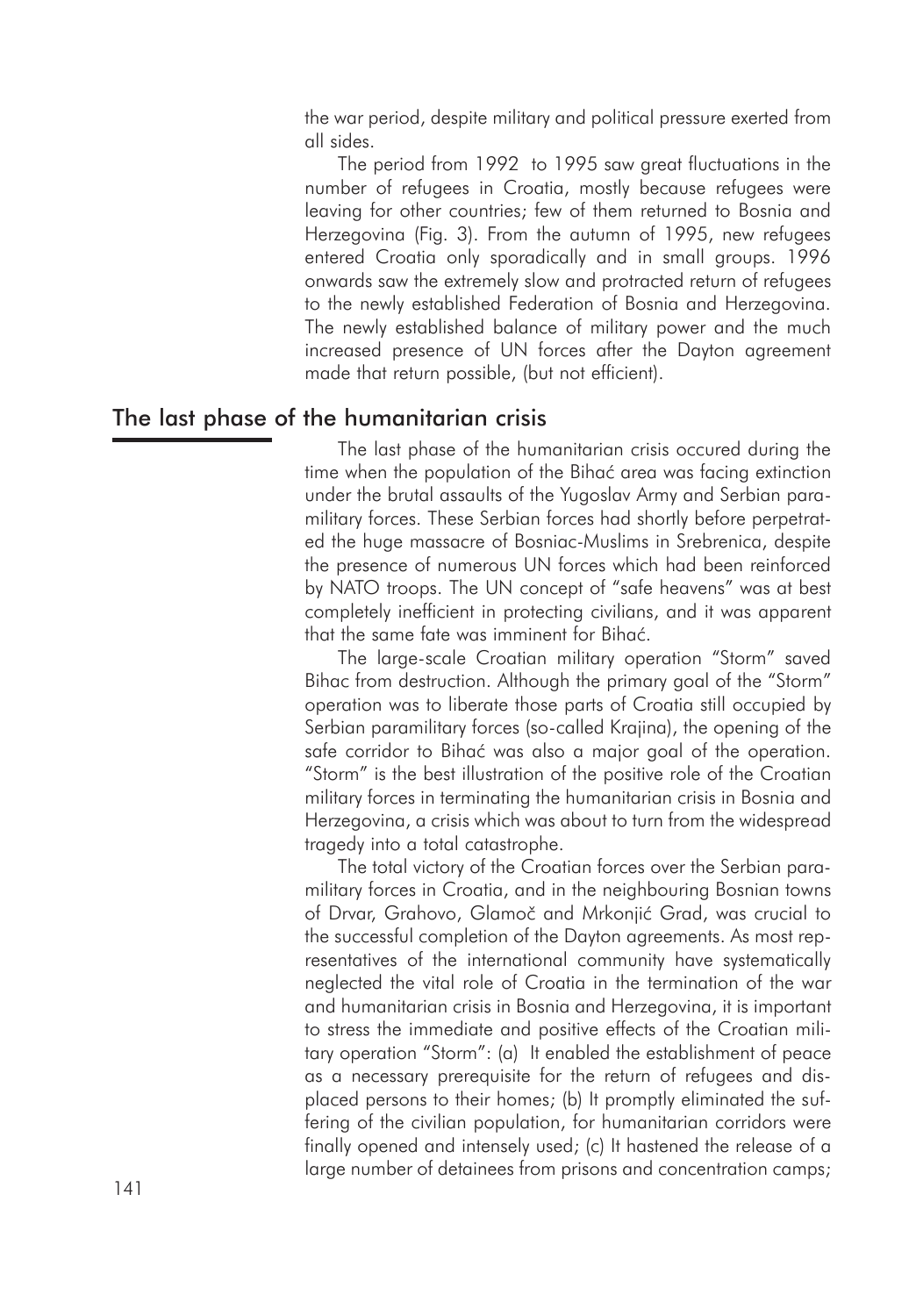and (d) It intensified the search for missing persons and/or mortal remains.

The drama of Bihać and its successful termination by Croatian military forces illustrates two important points: The Yugoslav Army and Serbian paramilitary forces were determined to pursue vigorously the policy of ethnic cleansing as long as there was even a slight chance to establish "Greater Serbia"; and decisive military action is the only effective way to terminate the suffering of civilians population in isolated and besieged enclaves exposed to brutal aggression. One must conclude, therefore, that the role played by the Croatian military operation "Storm" in the successful termination of the war and humanitarian crisis in Bosnia and Herzegovina has been systematically underestimated. Those who underestimate the positive role of Croatia probably have a hidden political agenda, and thus view a strong and stable Croatian state and army as a threat to their interests in the region.

# The Current situation and the role of Croatia in alleviating the consequences of the humanitarian crisis in Bosnia and **Herzegovina**

The role of Croatia remains important today for these reasons. Croatia has allowed Serbian refugees from Bosnia and Herzegovina to remain in the formerly occupied Eastern Slavonia and Baranja (these are the Serbs from Bosnia who entered that part of Croatia when it was occupied by Serbian paramilitary forces). This humane policy has caused significant social tensions in Croatia, but it has also helped the efforts of the international community in Bosnia and Herzegovina, where the return of large numbers of Serbs would increase instability. Furthermore, the Croatian government and people still bear the costs of accomodation, food, and health care for almost 120,000 Croatian refugees from Bosnia and Herzegovina. On one hand, the Croatian state budgeted supplies and monies for rebuilding the destroyed houses of Croatian Serbs who fled to the Serbian part of B&H (Republika Srpska). On the other, Croatia is unjustly burdened with financing the accomodation of the Croats who were expelled from Bosnia and Herzegovina and still cannot return because of the inertness, sloth and negligence of the UN forces and international community (12).

The response of the international community has been insensitive, if not openly immoral. Namely, Croatian refugees from Bosnia and Herzegovina have settled in houses and/or apartments of Serbs who left Croatia, simply because no other place was available for the constantly arriving refugees. Now, the international community is exerting a constant and heavy pressure on Croatian authorities to evict the Croats from the Serbian homes; but at the same time, UN and NATO forces do nothing to secure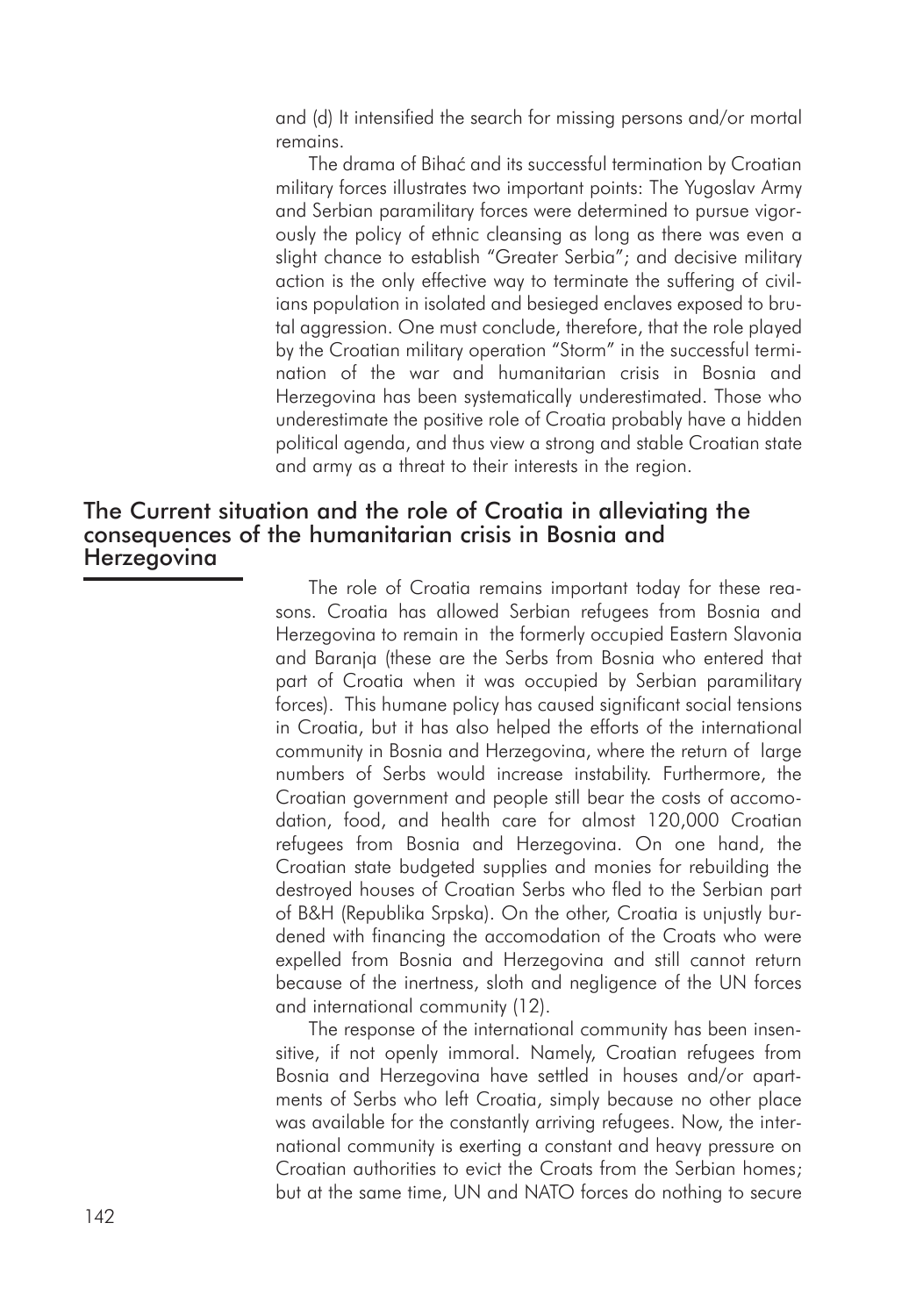the safe return of these exiled Croats to their homes in Bosnia and Herzegovina. So the vicious irony is that Croatia must support large numbers of Serbs from B&H, while, and at the same time, it provides care for more than 100,000 Croats who are unable to return to B&H. These goings-on greatly enhance the return of Bosniac-Muslims to their homes in B&H; and it is clear that the efforts of the international community are focused almost exclusively on realizing that goal.

However, neither Croats in Bosnia and Herzegovina, or Croats in Croatia benefited from that policy, however, the Croatian state is being financially and politically punished for being helpful and cooperative. As there are still many displaced persons in Croatia, whose homes and property were completely destroyed by Serbian aggression, this policy is certain to cause serious social and political tensions and destabilize Croatia. Whereas its citizens of Croatia that Croatia bears the heaviest economical and social burden in helping to alleviate the consequences of the war in Bosnia and Herzegovina, they simply cannot understand why they should be hostages of the political situation in the former Yugoslavia. One hopes that the international community is not intentionally blind to the absurdity of this situation. Clearly, the international community should objectively evaluate the role of Croatia; and, at the same time, it should provide the means to resolve the humanitarian crisis. Giving token financial help only prolongs – not solves – the refugee problem. 143 the mean of these casts of the lack of the lack of the lack of the lack of the lack of decisive initiative independent of Sath from B&H, while, and all the same line, the same line, the lack of Amilton and the same lin

# **Conclusions**

The purpose of this article was to discuss and highlight the crucial role of Croatia in the management and termination of the humanitarian crisis caused by the aggression of the Yugoslav Army and Serbian paramilitary forces in Bosnia and Herzegovina. The efforts of Croatia, especially in the first phase of the crisis, were much more substantial than the efforts of the international community and other neighbouring countries.

Between 1992 and 1995, Croatia accepted and cared for more than 500,000 refugees from B&H; it thus secured the basic precondition for the survival of B&H as a state – the survival of the major part of its civilian population.

The Croatian military operation "Storm" in 1995 saved the lives of thousands of civilians in the Bihać area, as well as demonstrated the most efficient way of dealing with humanitarian disasters in isolated and besieged enclaves. Although it was apparent that "Storm" was the only workable solution, the international community did not apply it Vukovar, Srebrenica, and Sarajevo, despite the presence of UN troops. The inertness of the UN machinery and the endless deliberations of NATO, and especially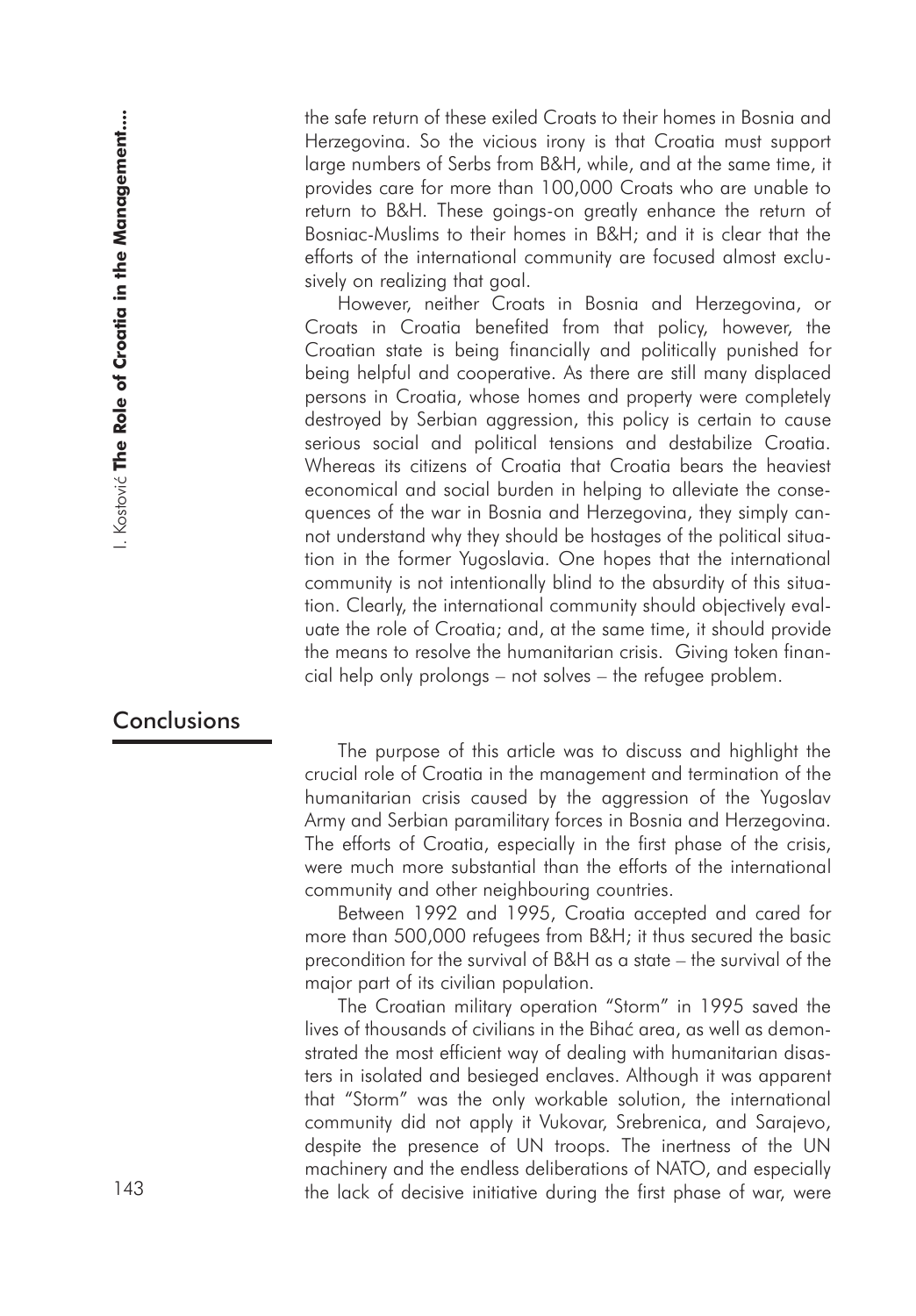prime generators of the humanitarian crisis and contributed to the tragic results. The European Community and the UN were unable to protect the lives of civilians or to prevent grave breaches of international humanitarian law. On the other hand, the international community did deliver food and similar basic humanitarian needs; this occurred, however, only in situations and areas with a low risk of armed engagement, or when the humanitarian convoys were protected by disproportionatelly strong armed forces.

Although at war, Croatia invested heroic efforts in alleviating the humanitarian crisis in B&H. The socioeconomic burden of those efforts was tremendous – Croatia invested more than 1,000,000.000 U.S. dollars from its State budget just for the care of refugees from Bosnia and Herzegovina. Even today, Croatia plays a key role in repairing the consequences of the humanitarian crisis. Namely, about 130,000 Bosnian refugees are still accomodated in Croatia, for most are still unable to return to their homes. Conversely, international pressure on Croatia to speed up the return of Serbs from B&H or Yugoslavia back into Croatia, is a constant source of social and political tensions and a heavy economic burden. In comparison, the help which Croatia receives from the European community and other countries is at best symbolic. Prime gen<br>
tragic result of protect<br>
internation<br>
to protect<br>
internation<br>
were protect<br>
were protect<br>
Althouse efficience<br>
Althouse efficience<br>
Althouse efficience<br>
1, 0,000,000<br>
of refugee<br>
plays a ke<br>
an crisis. In moda

A careful analysis of the Croatian contribution to the achievement of the Dayton agreements and the resolution of the humanitarian crisis in Bosnia and Herzegovina clearly reveals that the positive role of Croatia has been seriously underestimated and down-playedby the international community. Moreover, the biased focus of the international community on the role of Croatia in the unreasonable, but probably unavoidable, conflicts between the two victims of Serbian aggression - Croats and Bosniac-Muslims has obliterated the obvious fact that Croatia had the crucial role in saving the lives of half a million inhabitants of Bosnia and Herzegovina.

# **REFERENCES**

- 1. Helsinki Watch (1992) *War Crimes in Bosnia-Hercegovina*, Vol. I. New York Washington – Los Angeles – London: Human Rights Watch.
- 2. Helsinki Watch (1993) *War Crimes in Bosnia-Hercegovina*, Vol. II. New York Washington – Los Angeles – London: Human Rights Watch.
- 3. *Information Notes on former Yugoslavia* No. 9/94 (September 1994). United Nations High Commissioner for Refugees – Office of the Special Envoy for former Yugoslavia.
- 4. *Information Notes on former Yugoslavia* No. 11/94 (November 1994). United Nations High Commissioner for Refugees – Office of the Special Envoy for former